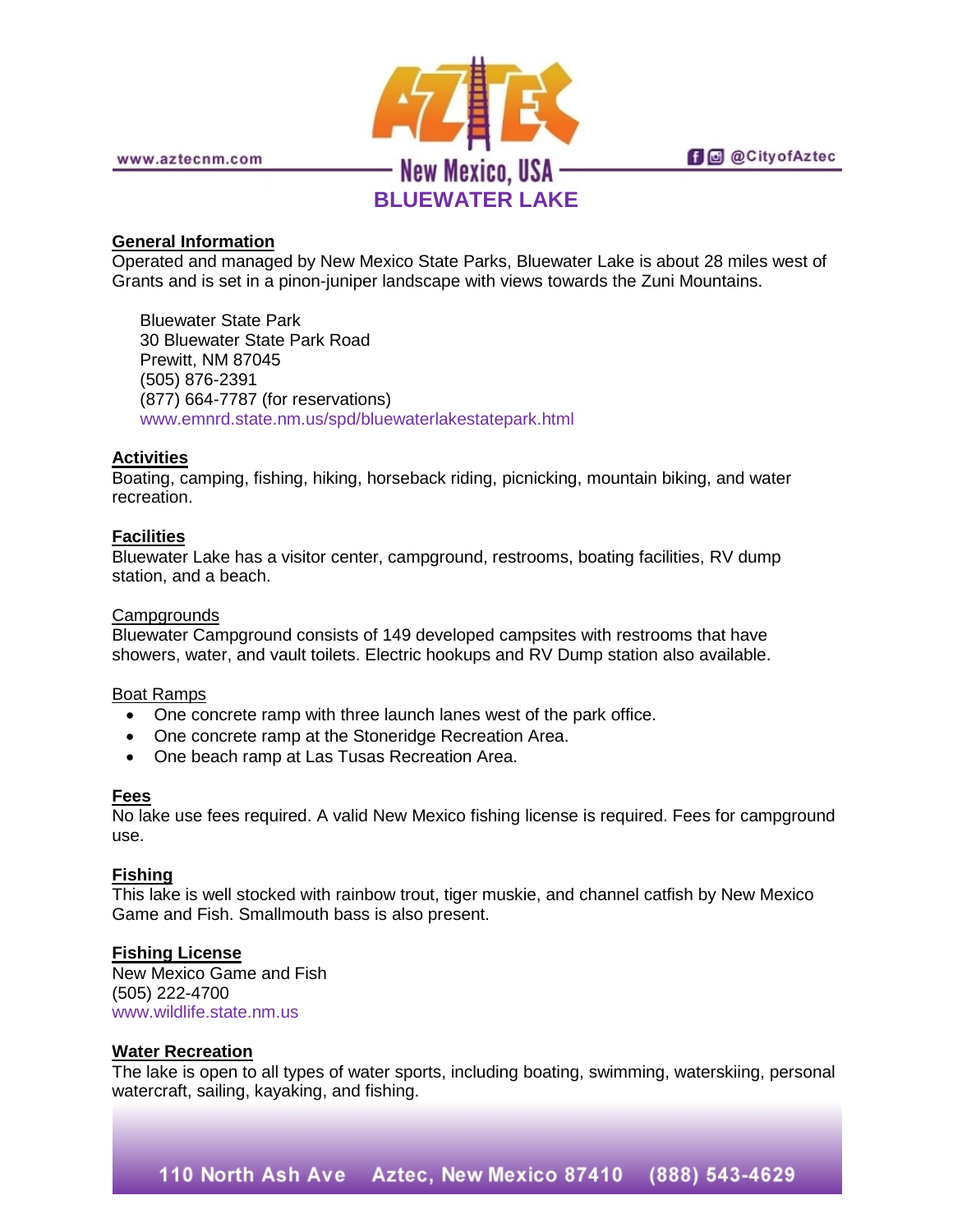

110 North Ash Ave Aztec, New Mexico 87410 (888) 543-4629